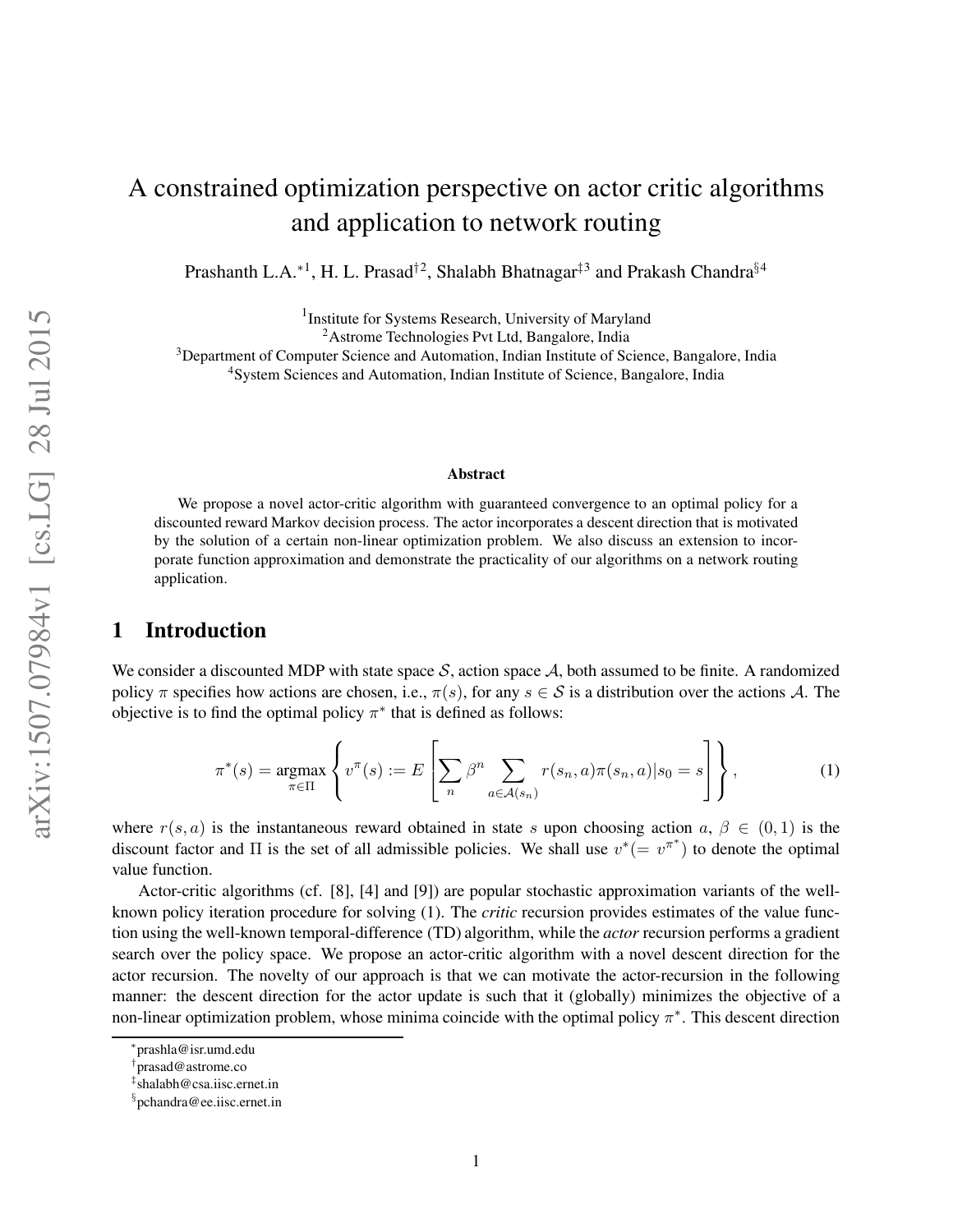is similar to that used in Algorithm 2 in [8], except that we use a different exponent for the policy and a similar interpretation can be used to explain Algorithm 2 (and also 5) of [8]. Using multi-timescale stochastic approximation, we provide global convergence guarantees for our algorithm.

While the proposed algorithm is for the case of full state representations, we also briefly discuss a function approximation variant of the same. Further, we conduct numerical experiments on a shortest-path network problem. From the results, we observe that our actor-critic algorithm performs on par with the well-known Q-learning algorithm on a smaller-sized network, while on a larger-sized network, the function approximation variant of our algorithm does better than the algorithm in [1].

#### **2 The Non-Linear Optimization Problem**

With an objective of finding the optimal value and policy tuple, we formulate the following problem:

$$
\min_{v \in \mathbb{R}^{|S|}} \min_{\pi \in \Pi} \left( J(v, \pi) := \sum_{s \in S} \left[ v(s) - \sum_{a \in \mathcal{A}} \pi(s, a) Q(s, a) \right] \right)
$$
\n
$$
\text{s.t. } \forall s \in S, a \in \mathcal{A}
$$
\n
$$
(a) \pi(s, a) \ge 0, \quad (b) \sum_{a \in \mathcal{A}} \pi(s, a) = 1, \text{ and } (c) g(s, a) \le 0.
$$
\n
$$
(2)
$$

In the above,  $g(s, a) := Q(s, a) - v(s)$ , with  $Q(s, a) := r(s, a) + \beta \sum$  $\sum_{s'} p(s'|s, a)v(s')$ . Here  $p(s'|s, a)$ 

denotes the probability of a transition from state  $s$  to  $s'$  upon choosing action  $a$ .

The objective in (2) is to ensure that there is no Bellman error, i.e., the value estimates  $v$  are correct for the policy  $\pi$ . The constraints (2(a))–(2(b)) ensure that  $\pi$  is a distribution, while the constraint (2(c)) is a proxy for the max in (1). Notice that the non-linear problem (2) has a quadratic objective and linear constraints.

From the definition of  $\pi^*$ , it is easy to infer the following claim:

**Theorem 1.** *Let*  $g^*(s, a) := Q^*(s, a) - v^*(s)$ , with  $Q^*(s, a) := r(s, a) + \beta \sum$  $\sum_{s'} p(s'|s, a)v^*(s'), \forall s \in \mathcal{S}, a \in$ 

A*. Then,*

(*i*) *Any feasible*  $(v^*, \pi^*)$  *is optimal in the sense of* (1) *if and only if*  $J(v^*, \pi^*) = 0$ *.* (*ii*)  $\pi^*$  *is an optimal policy if and only if*  $\pi^*(s, a)g^*(s, a) = 0$ ,  $\forall a \in A, s \in S$ .

## **3 Descent direction.**

**Proposition 1.** For the objective in (2), the direction  $\sqrt{\pi(s, a)}g(s, a)$  is a non-ascent and in particular, a *descent direction along*  $\pi(s, a)$  *if*  $\sqrt{\pi(s, a)}g(s, a) \neq 0$ *, for all*  $s \in \mathcal{S}, a \in \mathcal{A}$ *.* 

*Proof.* Consider any action  $a \in A$  for some  $s \in S$ . We show that  $\sqrt{\pi(s, a)}g(s, a)$  is a descent direction by the following Taylor series argument. Let

$$
\hat{\pi}(s,a) = \pi(s,a) + \delta \sqrt{\pi(s,a)} g(s,a),
$$

for a small  $\delta > 0$ . We define  $\hat{\pi}$  to be the same as  $\pi$  except with the probability of picking action a in state  $s \in S$  being changed to  $\hat{\pi}(s, a)$  (and the rest staying the same). Then by Taylor's expansion of  $J(\pi)$  upto the first order term, we have that

$$
J(v, \hat{\pi}) = J(v, \pi) + \delta \sqrt{\pi(s, a)} g(s, a) \frac{\partial J(v, \pi)}{\partial \pi(s, a)}.
$$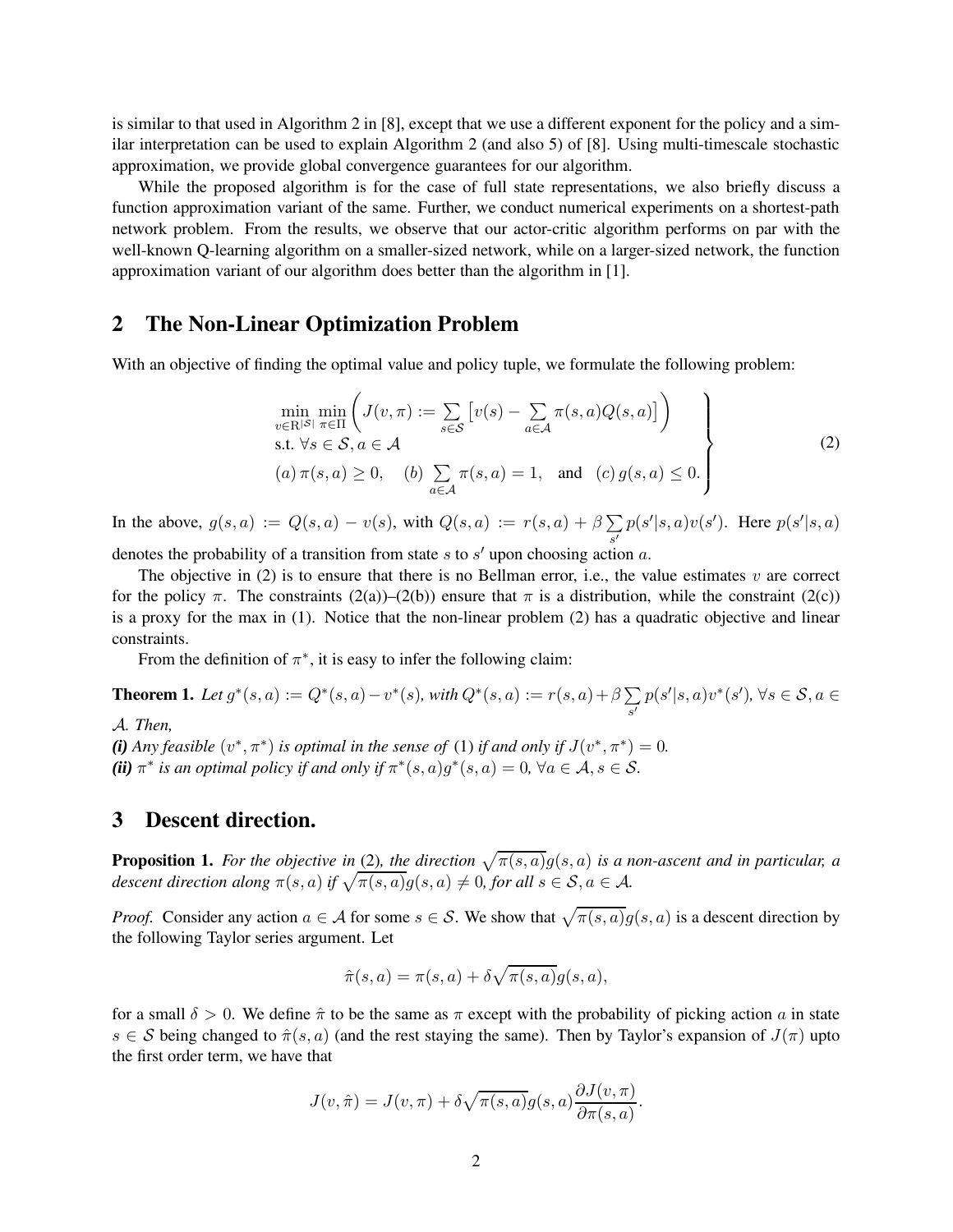Note that higher order terms are all zero since  $J(v, \pi)$  is linear in  $\pi$ . It should be easy to see from definition of the objective that  $\frac{\partial J(v, \pi)}{\partial \pi(s, a)} = -g(s, a)$ . So,

$$
J(v, \hat{\pi}) = J(v, \pi) - \delta \sqrt{\pi(s, a)} (g(s, a))^2.
$$

Thus, for  $a \in \mathcal{A}$  and  $s \in \mathcal{S}$  where  $\pi(s, a) > 0$  and  $g(s, a) \neq 0$ ,  $J(v, \hat{\pi}) < J(v, \pi)$ , while when  $\sqrt{\pi(s, a)}g(s, a) = 0, J(v, \hat{\pi}) = J(v, \pi).$ □

The next section utilizes the descent direction to derive an actor-critic algorithm.

## **4 The Actor-Critic Algorithm**

Combining the descent procedure in  $\pi$  from the previous section, with a  $TD(0)$  [11] type update for the value function  $v$  on a faster time-scale, we have the following update scheme:

**Q-Value:** 
$$
Q_n(s, a) = r(s, a) + \beta v_n(s')
$$
, **TD Error:**  $g_n(s, a) = Q_n(s, a) - v_n(s)$ ,  
**Critic:**  $v_{n+1}(s) = v_n(s) + c(n)g_n(s, a)$ , **Actor:**  $\pi_{n+1}(s, a) = \Gamma\left(\pi_n(s, a) + b(n)\sqrt{\pi_n(s, a)}g_n(s, a)\right)$ . (3)

In the above, Γ is a projection operator that ensures that the updates to  $\pi$  stay within the simplex  $\mathcal{D}$  =  $\{(x_1,\ldots,x_q) \mid x_i \geq 0, \forall i=1,\ldots,q, \sum$ q  $j=1$  $x_j \le 1$ , where  $q = |\mathcal{A}|$ . Further, the step-sizes  $b(n)$  and  $c(n)$ satisfy

$$
\sum_{n=1}^{\infty} c(n) = \sum_{n=1}^{\infty} b(n) = \infty, \sum_{n=1}^{\infty} (c^2(n) + b^2(n)) < \infty \text{ and } b(n) = o(c(n)).
$$

**Remark 1.** *(Connection to Algorithm 2 of [8]) From Proposition 1, we have that*  $\sqrt{\pi(s, a)}g(s, a)$  *is a* descent direction for  $\pi(s, a)$ . This implies  $\pi(s, a)^\alpha \times \sqrt{\pi(s, a)} g(s, a)$  for any  $\alpha \geq 0$ , is also a descent *direction. Hence,*

a generic update rule for 
$$
\pi
$$
 is:  $\pi_{n+1}(s, a) = \Gamma\left(\pi_n(s, a) + b(n)(\pi_n(s, a))^{\alpha'}g_n(s, a)\right)$ , for any  $\alpha' \ge \frac{1}{2}$ .

*The special case of*  $\alpha' = 1$  *coincides with the*  $\pi$ *-recursion in Algorithm 2 of* [8].

#### **5 Convergence Analysis**

For the purpose of analysis, we assume that the underlying Markov chain for any policy  $\pi \in \Pi$  is irreducible.

**Main result** Let  $v^{\pi} = [I - \beta P_{\pi}]^{-1} R_{\pi}$ , where  $R_{\pi} = \langle r(s, \pi), s \in S \rangle^{T}$  is the column vector of rewards and  $P_{\pi} = [p(y|s, \pi), s \in S, y \in S]$  is the transition probability matrix, both for a given  $\pi$ . Consider the ODE:

$$
\frac{d\pi(s,a)}{dt} = \bar{\Gamma}\left(\sqrt{\pi(s,a)}g^{\pi}(s,a)\right), \forall a \in \mathcal{A}, s \in \mathcal{S}, \text{ where}
$$
\n(4)

$$
g^{\pi}(s, a) := r(s, a) + \beta \sum_{y \in U(s)} p(y|s, a)v^{\pi}(y) - v^{\pi}(s).
$$
 (5)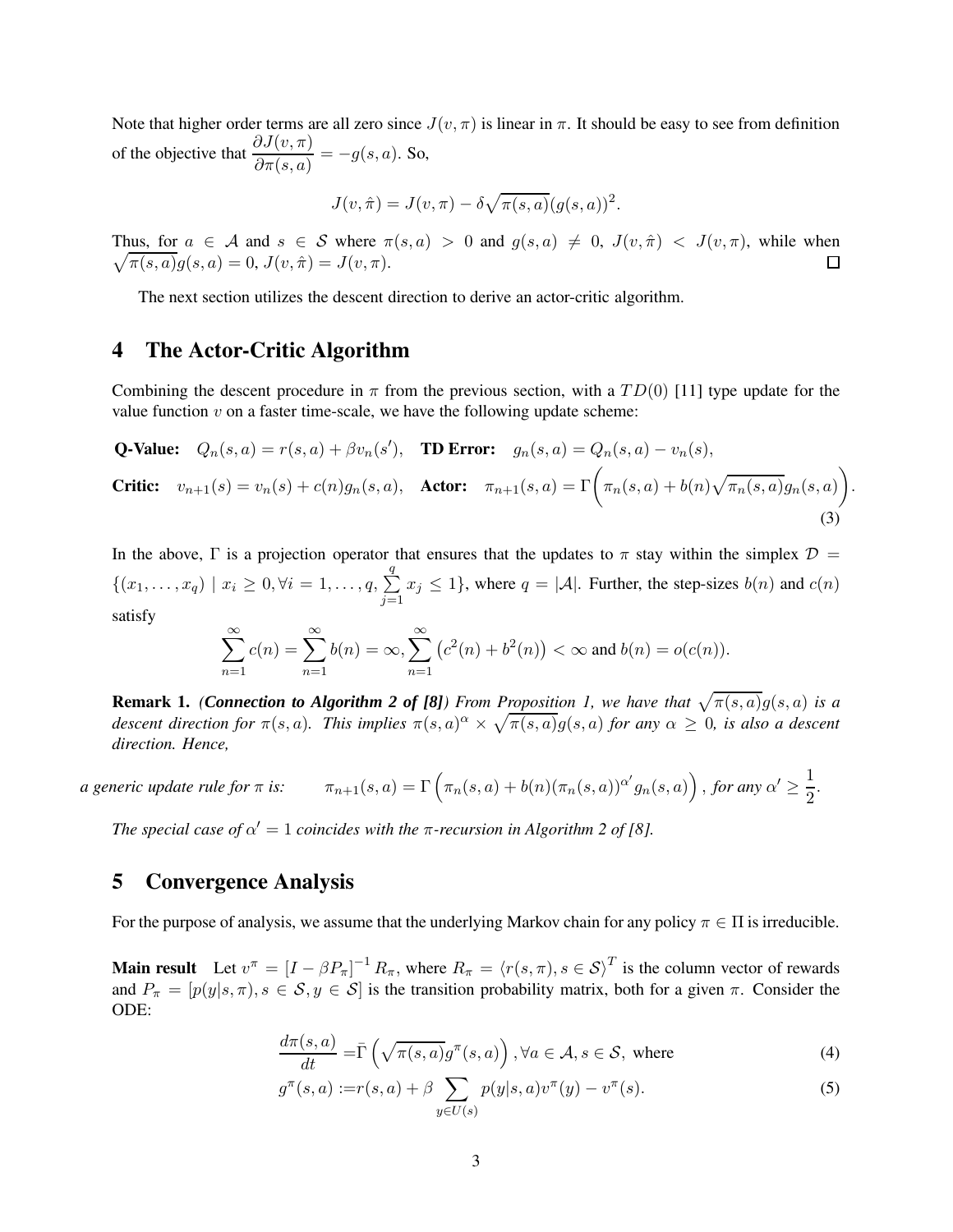In the above,  $\bar{\Gamma}$  is a projection operator defined by  $\bar{\Gamma}(\epsilon(\pi)) := \lim_{\alpha \downarrow 0}$  $\Gamma(\pi+\alpha\epsilon(\pi))-\pi$  $\frac{\alpha}{\alpha}$ , for any continuous  $\epsilon(\cdot).$ 

**Theorem 2.** *Let* K *denote the set of all equilibria of the ODE (4),* G *the set of all feasible points of the problem* (2) *and*  $\hat{K} := K \cap G$ *. Then, the iterates*  $(v_n, \pi_n)$ *,*  $n > 0$  *governed by* (3) *satisfy* 

$$
(v_n, \pi_n) \to K^* \text{ a.s. as } n \to \infty, \text{ where } K^* = \{(v^*, \pi^*) \mid \pi^* \in \hat{K}\}.
$$

The algorithm (3) comprises of updates to v on the faster time-scale and to  $\pi$  on the slower time-scale. Using the theory of two time-scale stochastic approximation [5, Chapter 6], we sketch the convergence of these recursions as well as prove global optimality in the following steps (the reader is referred to the appendix for proof details):

**Step 1: Critic Convergence** We assume  $\pi$  to be time-invariant owing to time-scale separation. Consider the ODE:

$$
\frac{dv(s)}{dt} = r(s,\pi) + \beta \sum_{s' \in \mathcal{S}} p(s'|s,\pi)v(y) - v(s), \forall s \in \mathcal{S},\tag{6}
$$

where  $r(s,\pi) = \sum_{a \in A} \pi(s,a)r(s,a)$  and  $p(s'|s,\pi) = \sum_{a \in A} \pi(s,a)p(s'|s,a)$ . It is well-known (cf. [2]) that the above ODE has a unique globally asymptotically stable equilibrium  $v^{\pi}$ . We now have the main result regarding the convergence of  $v_n$  on the faster time-scale.

**Theorem 3.** *For a given*  $\pi$ *, the critic recursion in* (3) *satisfies*  $v_n \to v^{\pi}$  *a.s. as*  $n \to \infty$ *.* 

**Step 2: Actor Convergence** Due to timescale separation, we can assume that the critic has converged in the analysis of the actor recursion. We first provide a useful characterization for the set  $K$  of equilibria of the ODE  $(4)$ .

**Lemma 4.** Let  $L = \{\pi | \pi(s)$  *is a probability vector over*  $A, \forall s \in S\}$  *denote the set of policies that are distributions over the actions for each state. Then,*

$$
\pi \in K \text{ if and only if } \pi \in L \text{ and } \sqrt{\pi(s,a)}g^{\pi}(s,a) = 0, \forall a \in \mathcal{A}, s \in \mathcal{S}.
$$

From Lemma 4, the set K can be redefined as follows:  $K = \left\{ \pi \in L \right\}$  $\sqrt{\pi(s,a)}g(s,a) = 0, \forall a \in \mathcal{A}, s \in \mathcal{S}\right\}.$ The set K can be partitioned using the feasible set G of (2) as  $K = \hat{K} \cup \hat{K}^c$ , where  $\hat{K} = K \cap G$ .

**Lemma 5.** All  $\pi^* \in \hat{K}^c$  are unstable equilibrium points of the system of ODEs (4).

*Proof.* For any  $\pi^* \in K^c$ , there exists some  $a \in \mathcal{A}(s), s \in \mathcal{S}$ , such that  $g^{\pi}(s, a) > 0$  and  $\pi(s, a) = 0$ because  $K^c$  is not in the feasible set G. Let  $B_\delta(\pi^*) = {\{\pi \in L \mid ||\pi - \pi^*|| < \delta\}}$ . Choose  $\delta > 0$  such that  $g^{\pi}(s, a) > 0$  for all  $\pi \in B_\delta(\pi^*) \setminus K$ . So,  $\bar{\Gamma}(\sqrt{\pi(s, a)}g^{\pi}(s, a)) > 0$  for any  $\pi \in B_\delta(\pi^*) \setminus K$  which suggests that  $\pi(s, a)$  will be increasingly moving away from  $\pi^*$ . Thus,  $\pi^*$  is an unstable equilibrium point for the system of ODEs (4).  $\Box$ 

**Remark 2.**  $(G = \hat{K})$  We already have that  $\hat{K} \subseteq G$ . So, it is sufficient to show that  $G \subseteq \hat{K}$ . A pol- $\int \int$  *icy*  $\pi$  *belongs to* G *if*  $g^{\pi}(s, a) \leq 0$  *for all*  $a \in A(s)$  *and*  $s \in S$ *. By definition,*  $v^{\pi}$  *is obtained from*  $\sum_{a \in \mathcal{A}(s)} \pi(s,a) g^{\pi}(s,a) = 0, \forall s \in \mathcal{S}$ . Since each term in the summation is negative, we have that

$$
\pi(s,a)g^{\pi}(s,a) = 0 = \sqrt{\pi(s,a)}g^{\pi}(s,a), \forall a \in \mathcal{A}(s), s \in \mathcal{S} \text{ and hence } G = \hat{K}.
$$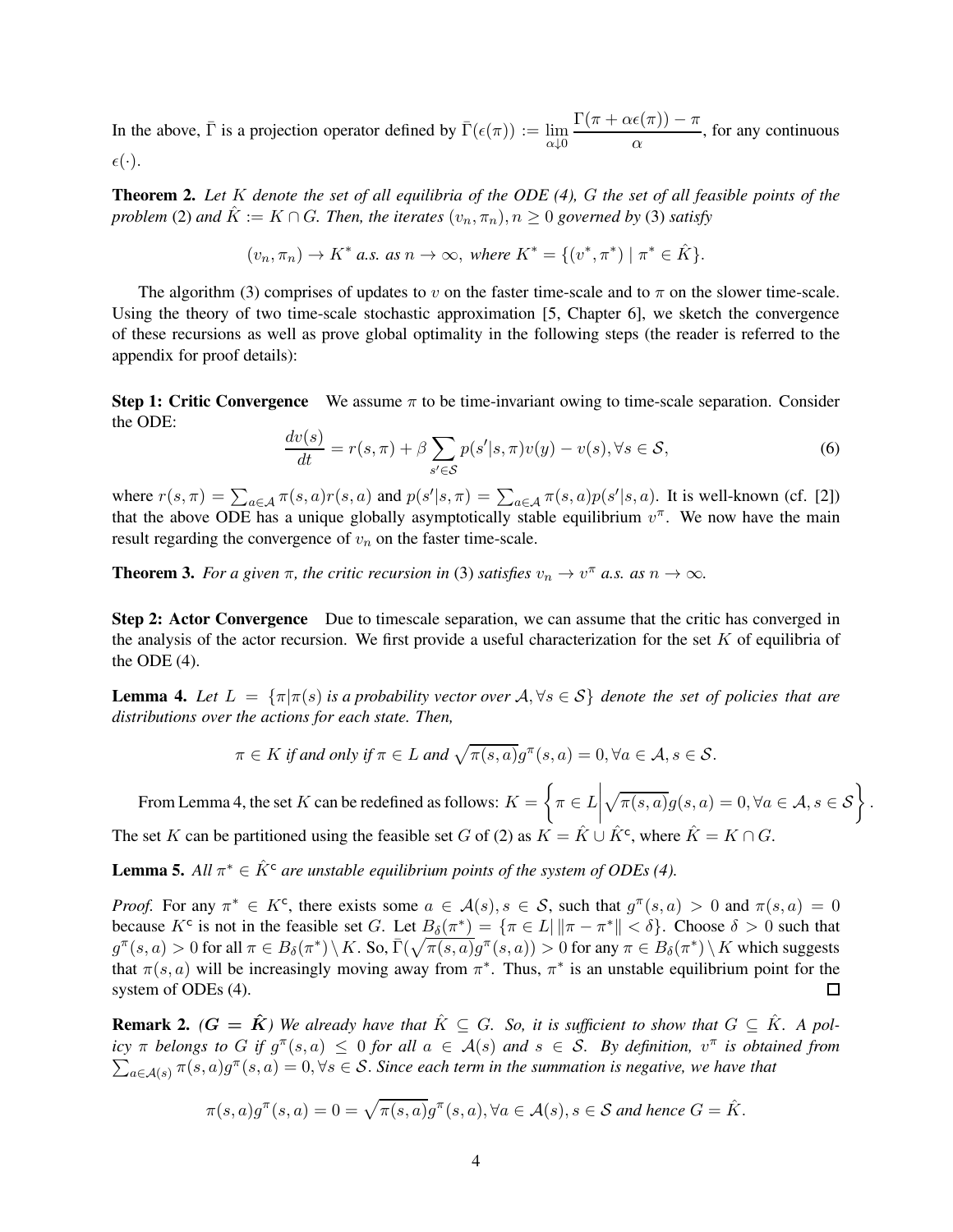#### **Proof of Theorem 2**

*Proof.* The update of  $\pi$  on the slower time-scale can be re-written as

$$
\pi_{n+1}(s,a) = \Gamma(\pi_n(s,a) + b(n)(H(\pi_n) + \eta_n)), \text{ where}
$$
\n(7)

 $H(\pi_n) = \sqrt{\pi_n(s, a)} g^{\pi}(s, a)$  and  $\eta_n = \sqrt{\pi_n(s, a)} g_n(s, a) - H(\pi_n)$ . We can infer the claim regarding convergence of  $\pi_n$  governed by (7) using Kushner-Clark lemma (Theorem 2.3.1 in [10]), if we verify the following:

**(i)** H is a continuous function. **(ii)** The sequence  $\eta_n, n \geq 0$  is a bounded random sequence with  $\eta_n \to 0$ almost surely as  $n \to \infty$ . (iii) The step-sizes  $b(n), n \ge 0$  satisfy  $b(n) \to 0$  as  $n \to \infty$  and  $\sum_n b(n) = \infty$ .

Now, (i) follows by definition of H and (iii) by assumption on step-sizes. Consider (ii):  $\eta_n$  is bounded since we consider a finite state-action space setting ( $\Rightarrow g(s, a)$  is bounded) and  $\pi$  is trivially upper-bounded. From Theorem 3,  $v_n \to v^{\pi}$  a.s. as  $n \to \infty$  and hence,  $\eta_n \to 0$  a.s. The claim follows. □

**Remark 3.** *(Avoidance of traps) Note that from the foregoing, the set* K *comprises of both stable and unstable attractors and in principle from Lemma 5, the iterates*  $\pi_n$  *governed by (4) can converge to an unstable equilibrium. A standard trick to avoid such traps, as discussed in Chapter 4 of [5], is to introduce additional noise in the iterates. For this purpose, we perturb the policy every* τ > 0 *iterations to obtain a new policy* πˆ *as follows:*

$$
\hat{\pi}(s, a) = \frac{\pi(s, a) + \eta}{\sum_{a \in \mathcal{A}} (\pi(s, a) + \eta)}, a \in \mathcal{A}.
$$
\n(8)

*The above scheme ensures that the convergence of the policy sequence*  $\pi_n$  *governed by* (3) *is to the stable set*  $\hat{K}$ *.* 

#### **Step 3: Global Optimality** Here we establish that our algorithm converges to a globally optimal policy.

**Lemma 6.** If  $\pi \in \hat{K}$ , then  $\pi$  is globally optimal and the corresponding value function  $v^{\pi}$  is the same as the *optimal value* v ∗ *.*

*Proof.* If  $\pi(s, a) > 0$ , then  $g(s, a) = 0 \Rightarrow v^{\pi}(s) = r(s, a) + \beta \sum$  $y{\in}U(s)$  $p(y|s, a)v^{\pi}(y)$ . If  $\pi(s, a) = 0$ , then  $g(s, a) \leq 0 \Rightarrow v^{\pi}(s) \geq r(s, a) + \beta \sum_{s=0}^{\infty}$  $y{\in}U(s)$  $p(y|s, a)v^{\pi}(y)$ . Thus, it follows that  $\forall s \in \mathcal{S}$ ,  $v^{\pi}(s) = \max_{a \in \mathcal{A}(s)}$  $\sqrt{ }$  $r(s,a) + \beta \sum_{i=1}^{n}$  $p(y|s, a)v^{\pi}(y)$ 1  $|\cdot$ 

 $\Box$ 

#### **6 Extension to incorporate function approximation**

The actor-critic algorithm described in Section 4 is infeasible for implementation in high-dimensional settings where the state and action spaces are large. A standard approach to alleviate this problem is to employ function approximation techniques and parameterize the value function and policies as follows:

 $y{\in}U(s)$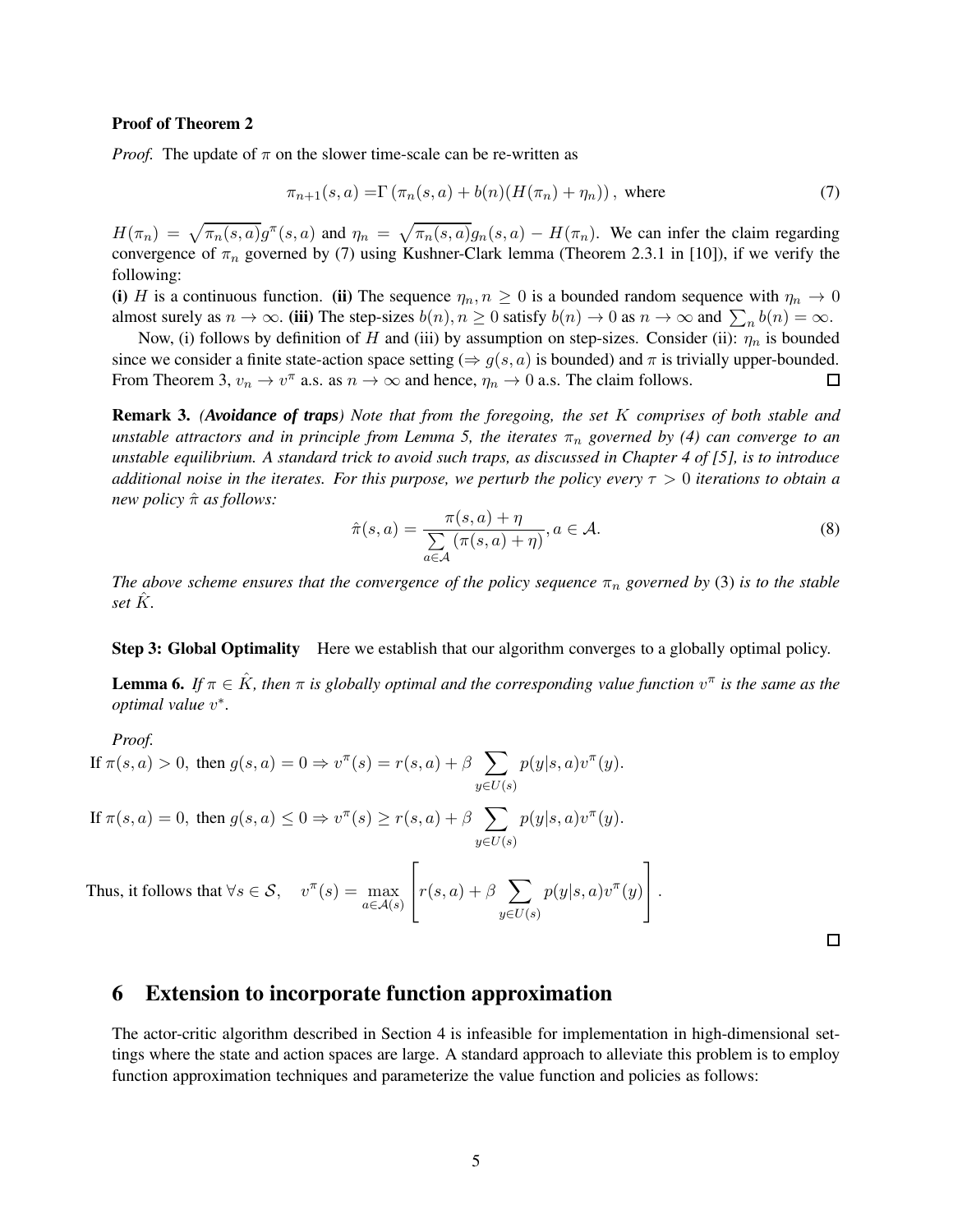**Value function** Using a linear architecture, the value function is approximated as  $v^{\pi}(s) \approx f(s)^{\pi}w$ , for any given policy  $\pi$ . Here  $f(s)$  is the *state feature vector* and w is the *value function parameter*, both in some low-dimensional subspace  $\mathbb{R}^{d_1}$ , with  $d_1 << |\mathcal{S}|$ .

**Policies** We consider a parameterized class of policies such that each policy is continuously differentiable in its parameter. A common approach is to employ the Boltzmann distribution to obtain the following form

for policies:  $\pi^{\theta}(s, a) \approx \frac{e^{\theta^{\hat{T}}\phi(s, a)}}{\sum_{\hat{T} \in \mathcal{A}(s)} a_{\hat{T} \hat{\phi}(s)}}$  $\sum$ b∈A  $\frac{e^{\theta^T \phi(s,b)}}{e^{\theta^T \phi(s,b)}}$ . Here  $\phi(s,a)$  is a *state-action feature vector* and  $\theta$  is the *policy* 

*parameter vector*, both assumed to be in a compact subset  $C \in \mathbb{R}^{d_2}$ .

**Update rule** Choose  $a_n \sim \pi^{\theta_n}(\cdot, s_m)$  and observe the reward  $r(s_n, a_n)$ . Then, update the critic parameter  $w_n$  and policy parameter  $\theta_n$  as follows:

**TD Error:** 
$$
g_n(s_n, a_n) := r(s_n, a_n) + \beta f(s_{n+1})^{\mathsf{T}} w_n - f(s_n)^{\mathsf{T}} w_n,
$$
 (9)

$$
Critic: \t w_{n+1} = w_n + c(n)g_n(s_n, a_n)f(s_n), \t (10)
$$

**Actor:** 
$$
\theta_{n+1} = \hat{\Gamma}(\theta_n + b(n)\pi_n(s_n, a_n)^{3/2}\psi_n(s_n, a_n)g_n(s_n, a_n)).
$$
 (11)

In the above,  $\hat{\Gamma}$  projects any  $\theta$  onto a compact set  $C \subset \mathbb{R}^{d_2}$  and  $\psi_n(s_n, a_n) = \frac{\partial \log \pi_n(s_n, a_n)}{\partial \theta_n}$  are the *compatible features*. For Boltzmann policies,  $\psi_n(s_n, a_n) = \phi_n(s_n, a_n) - \sum_{n=1}^{\infty} \psi_n(s_n, a_n)$ b∈A  $\pi_n(s_n, b)\phi_n(s_n, b).$ 

The critic recursion above follows from the standard TD(0) with function approximation update. The idea is to have the increment  $\Delta w_n \propto [v_t(s_n) - f(s_n)^T w_n]^2$ , where  $v_t(s_n) = r(s_n, a_n) + \beta f(s_{n+1})^T w_n$  is the current estimate of the return. A natural update increment for the actor recursion is to have

$$
\Delta\theta_n \propto -\frac{\partial J}{\partial\theta_n} = -\frac{\partial J}{\partial\pi_n} \cdot \frac{\partial\pi_n}{\partial\theta_n} = \sqrt{\pi_n(s_n, a_n)}g_n(s_n, a_n)\pi_n(s_n, a_n)\psi_n(s_n, a_n).
$$

#### **Preliminary result:**

In addition to irreducibility of the underlying Markov chain for any policy and differentiability of the policy, we assume that the feature matrix  $\Phi$  with rows  $f(s)^\top, \forall s \in S$  is full rank. These assumptions are standard in the analysis of actor-critic algorithms (cf. [4]). Let  $d^{\pi^\theta}(s) = (1-\beta) \sum_{n=0}^{\infty} \beta^n \Pr(s_n = s | s_0; \pi^\theta)$  for any policy  $\theta \subset \mathcal{C}$ . Let  $\overline{K}$  denote the set of all equilibria of the ODE:

$$
\dot{\theta}(t) = \check{\Gamma}\left(\sum_{s \in \mathcal{S}} d^{\pi^{\theta(t)}}(s) \sum_{a \in \mathcal{A}} \pi^{\theta(t)}(s, a) \nabla \pi^{\theta(t)}\left(r(s, a) + \beta \sum_{s' \in \mathcal{S}} p(s' \mid s, a) w^{\theta(t)}^{\mathsf{T}} f(s') - w^{\theta(t)^{\mathsf{T}}} f(s)\right)\right).
$$
\n(12)

**Theorem 7.** *The iterates*  $(w_n, \theta_n)$ ,  $n \geq 0$  governed by (11) satisfy

 $(w_n, \theta_n) \to \tilde{K}$  *a.s. as*  $n \to \infty$ , where  $\tilde{K} = \{(w^{\theta}, \theta) \mid \theta \in \bar{K}\}.$ 

*In the above,*  $w^{\theta}$  *is the solution to*  $Aw^{\theta} = b$ *, where*  $A = \Phi^{\dagger} \Psi_{\theta} (I - \beta P) \Phi$  *and*  $b = \Phi^{\dagger} \Psi_{\theta} r$  *with*  $\Psi_{\theta}$  *is a diagonal matrix with the stationary distribution of the Markov chain underlying policy with parameter* θ *as* the diagonal entries and  $r$  is a column vector with entries  $\sum_a \pi^{\theta}(s, a)r(s, a)$ , for each  $s \in \mathcal{S}$ .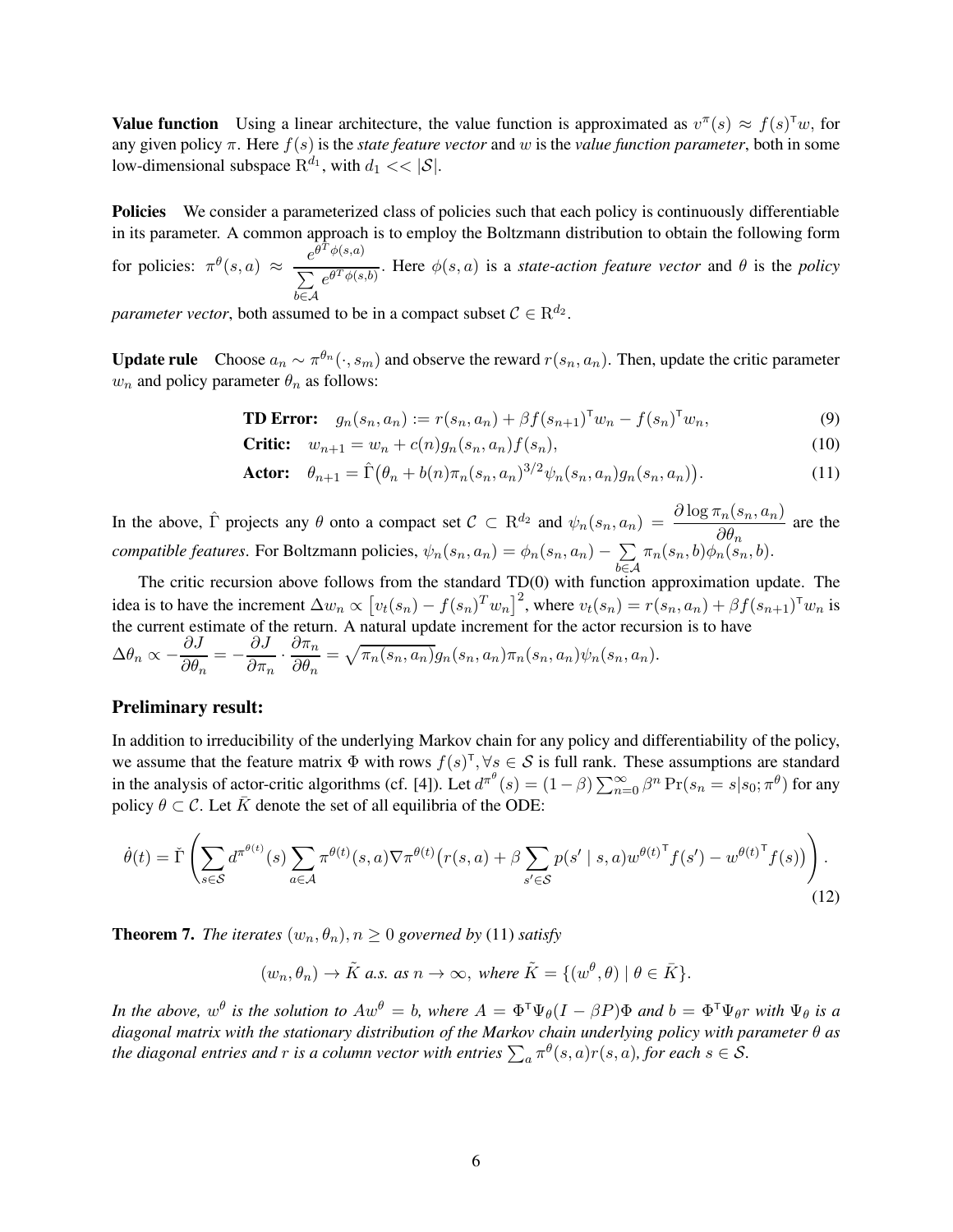

Figure 1: Network graphs with associated rewards

| <b>Node</b>    | Value<br>function | MPA <sup>1</sup> | <b>Probability</b> | <b>Node</b>    | Q(s,1)   | Q(s,2)   | Q(s,3)    | Q(s,4)    |
|----------------|-------------------|------------------|--------------------|----------------|----------|----------|-----------|-----------|
|                | $-17.83$          | $\overline{2}$   | 0.87               |                | $-24.4$  | $-15.72$ | $-20.376$ | N.A       |
| $\overline{2}$ | $-19.64$          | $\overline{2}$   | 0.96               | $\overline{2}$ | $-25.72$ | $-16.72$ | $-19.576$ | N.A       |
| 3              | $-9.24$           |                  | 0.95               | 3              | $-8.4$   | $-15.8$  | $-23.376$ | $-21.576$ |
| 4              | $-6.00$           |                  | 0.96               | $\overline{4}$ | -6       | $-17.72$ | $-32.376$ | N.A       |
| 5              | $-8.22$           |                  | 0.92               | 5              | -8       | $-8.72$  | $-30.576$ | N.A       |
|                |                   |                  |                    |                |          |          |           |           |

(a) AC-OPT algorithm

(b) Q-learning algorithm

Figure 2: Performance of Q-learning and actor-critic algorithms on six node network graph

## **7 Simulation Experiments**

**Setup** Routing packets through a communication network is a natural application for reinforcement learning algorithms. Q-routing, that is, using Q-learning for routing packets in dynamically changing networks has been investigated among others by [6] and [3]. We have considered a highly simplified version of the problem over two network graph settings:

- **Six node graph** As shown in Fig. 1a, the state space here consists of the nodes themselves, that is  $S =$  $\{1, 2, 3, 4, 5, 6\}$ , and the number of actions in a state corresponds to the number of neighbouring nodes to which a packet can be routed from the given node. The next state is chosen randomly and node 6 is the *absorbing* destination node. Further, each run started from state 1 and the initial estimate of the Q-value was 0 for all states. Rewards in each transition are negative of the edge weight (as depicted in Fig. 1a).
- 44 **node graph** As shown in Fig. 1b, the state space here is  $S = \{0, 1, 2, \ldots, 43, 44\}$ , with 44 being the destination node. The actions are as follows: at any node start from direction east and move in clockwise direction.  $1^{st}$  action is a0, second action is a1 and so on. For all actions, rewards are shown in Fig. 1b.

On these two settings, we implemented both the Q-learning and our actor-critic algorithm (henceforth, referred to as AC-OPT). For both algorithms, we set the discount factor  $\beta = 0.8$ . The initial randomized

<sup>&</sup>lt;sup>1</sup>MPA stands for "Most probable action".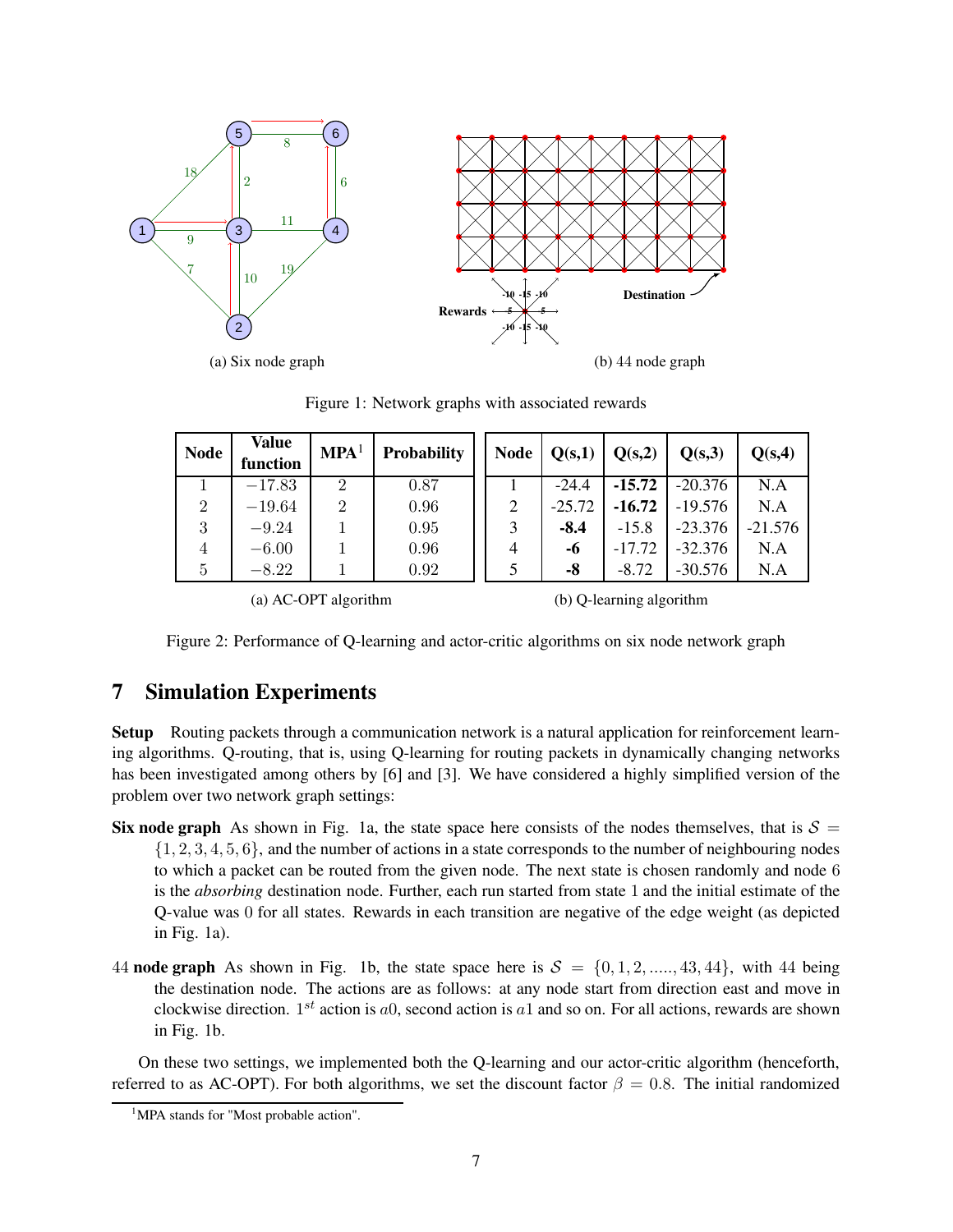

(c) Recommended actions, state-wise, for function approximation algorithms: AC-OPT-FA and RPAFA-2

Figure 3: Performance comparison on a 44-node network graph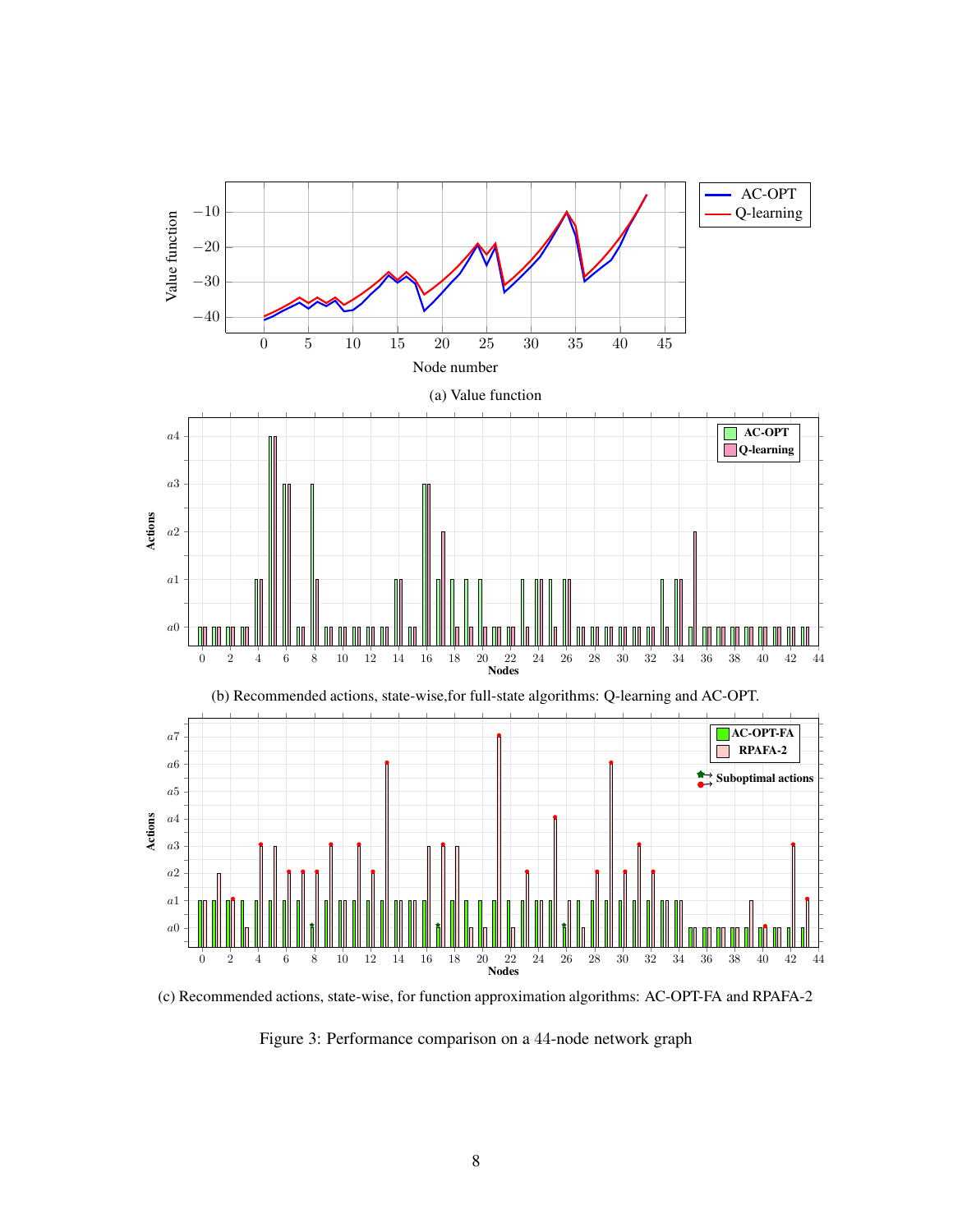policy was set to the uniform distribution. For AC-OPT, the policy was perturbed every  $\tau = 10$  iterations (see Remark 3). All the results presented are averaged over 50 independent runs of the respective algorithm.

**Results** The tales in Figs. 2a–2b present the results obtained upon convergence of the AC-OPT and Qlearning algorithms for the six node network graph setting, respectively. It is evident that both algorithms converge to the optimal policy. While Q-learning recommends the best action using Q-values, AC-OPT, being randomized, suggests the optimal action with high probability.

Fig. 3a presents the value function estimates obtained from both algorithms on the 44 node network graph, while Fig. 3b compares the actions suggested by both algorithms upon convergence, for each state(=node) in the network graph. It is evident that AC-OPT recommends the same (as well as optimal) actions as Q-learning on almost all the states. Even though there is change in the recommended actions on a small number of states, the difference in value estimates here is negligible.

**Function approximation** We show here the results the function approximation variant of our actor-critic algorithm (henceforth referred to as AC-OPT-FA) and the RPAFA-2 algorithm from [1]. For any state s, let  $a \equiv \lfloor \frac{s}{9} \rfloor$  and  $b \equiv s \mod 9$ . Then, the state features are chosen as:  $f(s) = (4 - a, 8 - b, 4 + a - b, 1)^T$ . Along similar lines, the state-action feature  $\phi(s, a) = (4 - a, 8 - b, 4 + a - b, r(x, y), 1)^{\top}$ .

Fig. 3c compares the actions recommended by AC-OPT-FA and RPAFA-2 algorithms, while also highlighting the sub-optimal actions. It is evident that AC-OPT-FA recommends with high probability ( $\approx 0.9$ ) on the average) the best action with a 93% accuracy. On the other hand. RPAFA-2 achieved only a 50% accuracy, i.e., sub-optimal actions suggested over half of the state space.

#### **8 Conclusions**

In this paper, we proposed a new actor-critic algorithm with guaranteed convergence to the optimal policy in a discounted MDP. The proposed algorithm was validated through simulations on a simple shortest path problem in networks. A topic of future study is to strengthen the convergence result of the function approximation variant of our actor-critic algorithm.

## **Appendix**

## **A Proofs for the actor-critic algorithm**

**Lemma 8.** Let  $R_\pi = \langle r(s,\pi), s \in S \rangle^T$  be a column vector of rewards and  $P_\pi = [p(y|s,\pi), s \in S, y \in S]$ *be the transition probability matrix, both for a given* π*. Then, the system of ODEs (6) has a unique globally asymptotically stable equilibrium given by*

$$
\mathbf{v}_{\pi} = \left[I - \beta P_{\pi}\right]^{-1} R_{\pi}.
$$
\n<sup>(13)</sup>

*Proof.* The system of ODEs (6) can be re-written in vector form as given below.

$$
\frac{dv}{dt} = R_{\pi} + \beta P_{\pi} v - v.
$$
\n(14)

Rearranging terms, we get

$$
\frac{dv}{dt} = R_{\pi} + (\beta P_{\pi} - I)v,
$$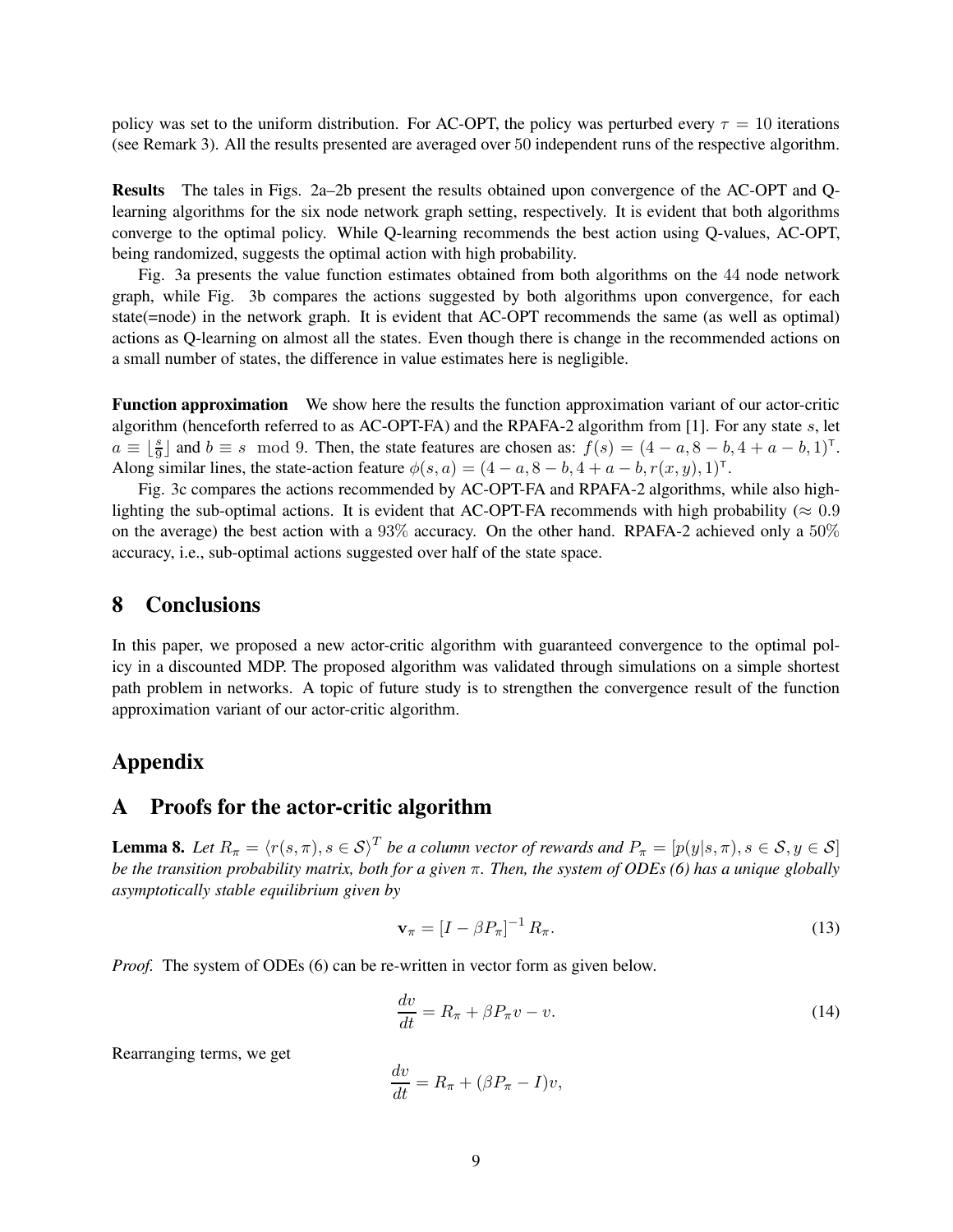where I is the identity matrix of suitable dimension. Note that for a fixed  $\pi$ , this ODE is linear in v and moreover, all the eigenvalues of  $(\beta P_{\pi} - I)$  have negative real parts. Thus by standard linear systems theory, the above ODE has a unique globally asymptotically stable equilibrium which can be computed by setting  $\frac{dv}{dt} = 0$ , that is,  $R_{\pi} + (\beta P_{\pi} - I)v = 0$ . The trajectories of the ODE (14) converge to the above equilibrium starting from any initial condition in lieu of the above.

#### **Proof of Theorem 3**

For establishing the proof, we require the notion of  $(T, \delta)$ -perturbation of an ODE, defined as follows:

**Definition 1.** *Consider the ODE*

$$
\dot{x}(t) = f(x(t)).\tag{15}
$$

*Given*  $T, \delta > 0$ *, we say that*  $\bar{x}(\cdot)$  *is a*  $(T, \delta)$ *-perturbation of* (15)*, if there exist*  $0 = T_0 < T_1 < T_2 < \cdots <$  $T_n \uparrow \infty$  *such that*  $T_{n+1} - T_n \geq T$ , *for all*  $n \geq 0$  *and*  $\sup_{t \in [T_n, T_{n+1}]} || \bar{x}(t) - x(t) || < \delta$ , *for all*  $n \geq 0$ .

Let  $\mathbb Z$  be the globally asymptotically stable attractor set for (15) and  $\mathbb Z^{\epsilon}$  be the  $\epsilon$ -neighborhood of  $\mathbb Z$ . Then, the following lemma by Hirsch (see Theorem 1 on pp. 339 of [7]) is useful in establishing the convergence of a  $(T, \delta)$ -perturbation to the limit set  $Z^{\epsilon}$ .

**Lemma 9** (Hirsch Lemma). *Given*  $\epsilon$ ,  $T > 0$ ,  $\exists \bar{\delta} > 0$  *such that for all*  $\delta \in (0, \bar{\delta})$ , *every*  $(T, \delta)$ -perturbation *of* (15) converges to  $\mathbb{Z}^{\epsilon}$ .

*Proof.* (Theorem 3) Fix a state  $s \in S$ . Let  $\{\bar{n}\}$  represent a sub-sequence of iterations in algorithm (3) when the state is  $s \in S$ . Also, let  $Q_n = {\overline{n} : \overline{n} < n}$ . For a given  $\pi$ , the updates of v on the slower time-scale  ${c(n)}$  given in algorithm (3) can be re-written as

$$
v_{\bar{n}+1}(s) = v_{\bar{n}}(s) + c(n) \left[ \sum_{a \in \mathcal{A}(s)} \pi_{\bar{n}}(s, a) g_{\pi_{\bar{n}}}(s, a) + \tilde{\chi}_{\bar{n}} \right],
$$
(16)

where  $\tilde{\chi}_{\bar{n}} = r(s, a) + \beta v_{\bar{n}}(s') - \sum$  $a{\in}\mathcal{A}(s)$  $\pi_{\bar{n}}(s, a) g_{\pi_{\bar{n}}}(s, a)$ , is the noise term. Let  $\tilde{M}_n = \sum$  $m{\in}Q_n$  $c(m)\tilde{\chi}_m.$ 

Then,  $\tilde{M}_n, n \geq 0$ , is a convergent martingale sequence by the martingale convergence theorem (since  $\sum c^2(\bar{n}) < \infty$  and  $||g|| \stackrel{\triangle}{=} |g_{(\cdot)}(s, a)| < \infty$ ). The equation (16) can now be seen to be a  $(T, \delta)$ -perturbation  $\overline{n}$  of the system of ODEs (6). Thus, by Lemma 9, it can be seen that  $v_n$  converges to the globally asymptotically stable equilibrium  $v_\pi$  (see equation (13)) of the system of ODEs (6).  $\Box$ 

#### **Proof of Lemma 4**

*Proof.*

**If part:** If  $\pi \in L$  and  $\sqrt{\pi(s, a)}g^{\pi}(s, a) = 0, \forall a \in \mathcal{A}, s \in \mathcal{S}$  holds, then by definition of operators  $\Gamma$  and  $\overline{\Gamma}$ , the result follows.

**Only if part:** The operator  $\overline{\Gamma}$ , by definition, ensures that  $\pi \in L$ . Suppose for some  $a \in \mathcal{A}(s), s \in \mathcal{S}$ , we have  $\overline{\Gamma}(\sqrt{\pi(s,a)}g_{\pi}(s,a)) = 0$  but  $\sqrt{\pi(s,a)}g_{\pi}(s,a) \neq 0$ . Then,  $g_{\pi}(s,a) \neq 0$  and since  $\pi \in L$ ,  $1 \ge \pi(s, a) > 0$ . We analyze this by considering the following two cases: (i)  $1 > \pi(s, a) > 0$  and  $g_\pi(s, a) \neq 0$ : In this case, it is possible to find a  $\Delta > 0$  such that for all δ ≤ ∆,

$$
1 > \pi(s, a) + \delta \sqrt{\pi(s, a)} g_{\pi}(s, a) > 0.
$$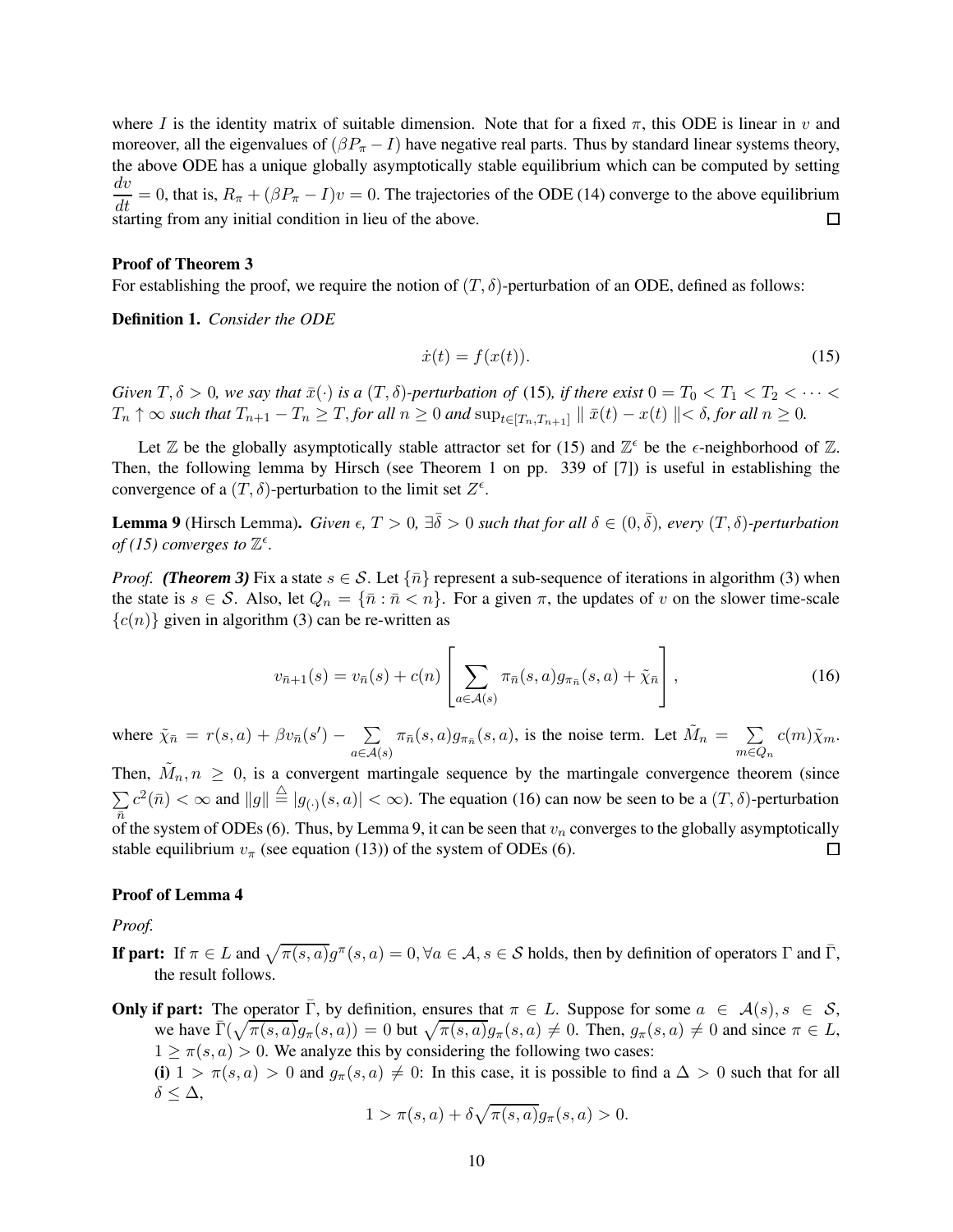This implies that

$$
\bar{\Gamma}\left(\sqrt{\pi(s,a)}g_{\pi}(s,a)\right)=\sqrt{\pi(s,a)}g_{\pi}(s,a)\neq 0,
$$

which contradicts the initial supposition.

(ii)  $\pi(s, a) = 1$  and  $g_{\pi}(s, a) \neq 0$ : Since  $v_{\pi}$  is solution to the system of ODEs (6), the following should hold:

$$
\sum_{\hat{a}\in\mathcal{A}(s)}\pi(s,\hat{a})g_{\pi}(s,\hat{a})=\pi(s,a)g_{\pi}(s,a)=0.
$$

This again leads to a contradiction.

The result follows.

 $\Box$ 

.

## **B Proofs for the function approximation variant**

#### **Proof of Theorem 7**

*Proof.* Due to timescale separation, we can assume that the policy parameter  $\theta$  is constant for the sake of analysis of the critic recursion in (11). For any fixed policy given as parameter  $\theta$ , the critic recursion in (11) converges to  $w^{\theta}$ , which is the TD fixed point (see Theorem 7 statement for the explicit form of  $w^{\theta}$ ). This is a standard claim for TD(0) with function approximation - see [12] for a detailed proof.

Let  $\mathcal{F}_n = \sigma(\theta_m, m \leq n)$ . The actor recursion (17) in the main paper can be re-written as

$$
\theta_{n+1} = \hat{\Gamma}\left(\theta_n + b(n)\mathbb{E}[\pi_n(s_n, a_n)^{3/2}\psi_n(s_n, a_n)\bar{g}(s_n, a_n) | \mathcal{F}_n] + b(n)\left(\pi_n(s_n, a_n)^{3/2}\psi_n(s_n, a_n)g_n(s_n, a_n) - \mathbb{E}[\pi_n(s_n, a_n)^{3/2}\psi_n(s_n, a_n)g_n(s_n, a_n) | \mathcal{F}_n]\right) + b(n)\mathbb{E}\left[\pi_n(s_n, a_n)^{3/2}\psi_n(s_n, a_n)\left(g_n(s_n, a_n) - \bar{g}(s_n, a_n)\right) | \mathcal{F}_n]\right),\tag{17}
$$

where  $\bar{g}(s, a) := r(s, a) + \beta \sum_{s' \in \mathcal{S}} p(s' \mid s, a) w^{\theta(t)^\mathsf{T}} f(s') - w^{\theta(t)^\mathsf{T}} f(s)$ .

Since the critic converges, i.e.,  $w_n \to w^\theta$  a.s. as  $n \to \infty$ , the last term in (17) vanishes asymptotically. Let  $M_n = \sum_{m=0}^{n-1} \pi_m(s_m, a_m)^{3/2} \psi_m(s_m, a_m) g_m(s_m, a_m) - \mathbb{E}[\pi_m(s_m, a_m)^{3/2} \psi_m(s_m, a_m) g_m(s_m, a_m)]$  $\mathcal{F}_n$ . Using arguments similar to the proof of Theorem 2 in [4], it can be seen that  $M_n$  is a convergent martingale sequence that converges to zero. So, that leaves out the first term multiplying  $b(n)$  in (17). A simple calculation shows that

$$
\mathbb{E}[\pi_n(s_n, a_n)^{3/2} \psi_n(s_n, a_n) \bar{g}(s_n, a_n) | \mathcal{F}_n]
$$
\n
$$
= \sum_{s \in \mathcal{S}} d^{\pi^{\theta(t)}}(s) \sum_{a \in \mathcal{A}} \pi^{\theta(t)}(s, a) \nabla \pi^{\theta(t)}(r(s, a) + \beta \sum_{s' \in \mathcal{S}} p(s' \mid s, a) w^{\theta(t)} \tau(s') - w^{\theta(t)} \tau(s))
$$

The rest of the proof amounts to showing that the RHS above is Lipschitz continuous and that the recursion (17) is a  $(T, \delta)$  perturbation of the ODE (12) in the main paper. These facts can be verified in a similar manner as in the proof of Theorem 2 in [4] and the final claim follows from Hirsch lemma (see Lemma 9 above). 口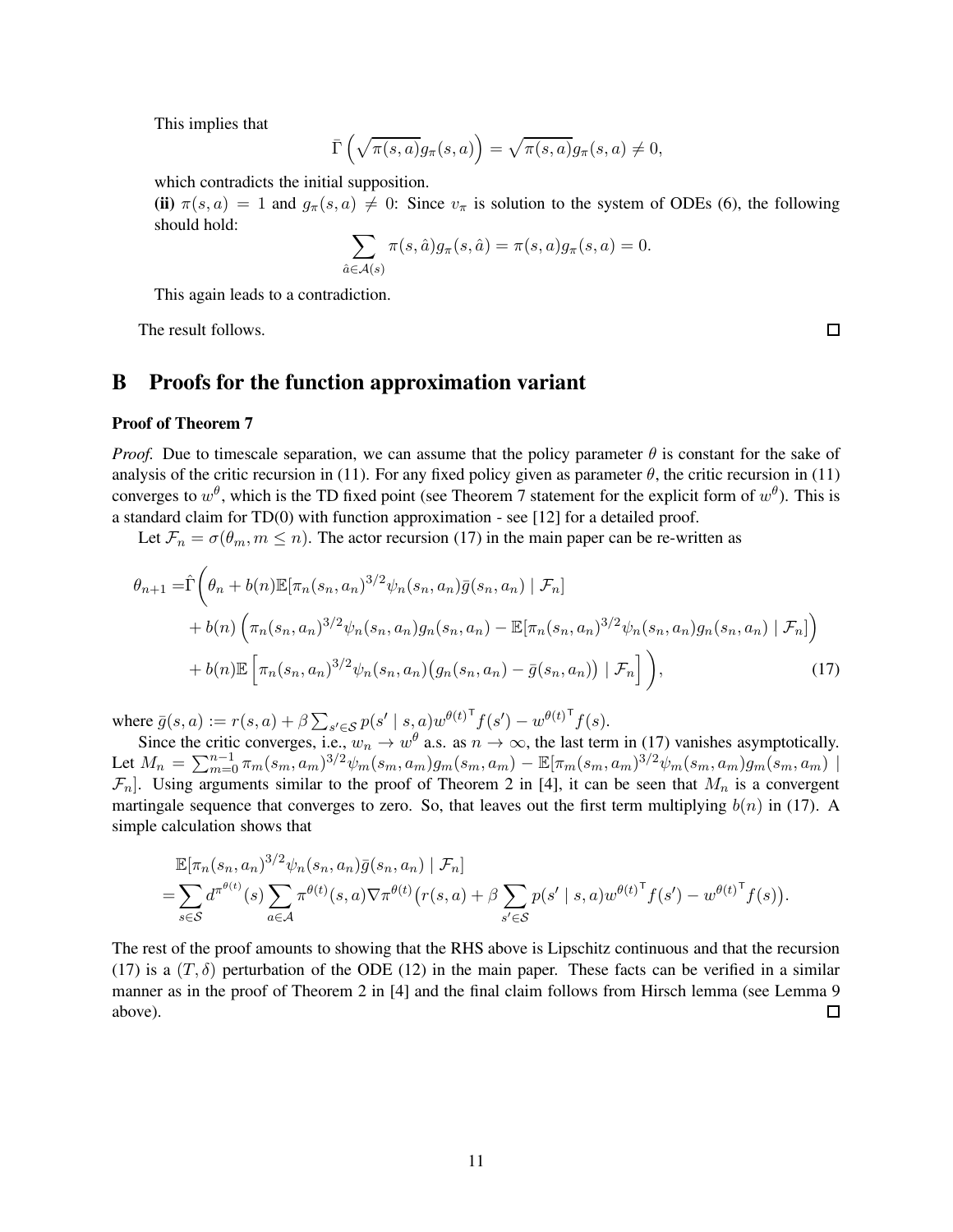# **C Simulation Experiments**

#### **Results for full state representation based algorithms on** 44 **node graph**

Tables. 1–2 present detailed results for our AC-OPT algorithm and Q-learning, respectively on the 44-node network graph setting. For Q-learning results in Table 2, the action achieving the maximum in  $\max_a Q(s, a)$ ) is boldened. It is evident that AC-OPT suggests the same (as well as optimal) actions as that of Q-learning, on almost all the states.

| Node no.       | <b>Value function</b> | <b>MPA: Probability</b> | Node no. | <b>Value</b> function | <b>MPA</b> : Probability |
|----------------|-----------------------|-------------------------|----------|-----------------------|--------------------------|
| 0              | $-40.824$             | 0:0.974759              | 22       | $-27.6105$            | 0:0.952729               |
| 1              | $-39.7619$            | 0: 0.940369             | 23       | $-23.6213$            | 1:0.965307               |
| $\overline{2}$ | $-38.3387$            | 0: 0.954584             | 24       | $-19.3607$            | 1:0.956485               |
| 3              | $-37.1019$            | 0: 0.934279             | 25       | $-25.1828$            | 1:0.917481               |
| 4              | $-35.8406$            | 1:0.977405              | 26       | $-19.9879$            | 1:0.973978               |
| 5              | $-37.5327$            | 4:0.775096              | 27       | $-32.8828$            | 0:0.962421               |
| 6              | $-35.618$             | 3:0.726475              | 28       | $-30.5635$            | 0: 0.963262              |
| 7              | $-36.8312$            | 0:0.699411              | 29       | $-28.1035$            | 0:0.935406               |
| 8              | $-35.2874$            | 3:0.986148              | 30       | $-25.5654$            | 0: 0.951051              |
| 9              | $-38.3211$            | 0: 0.966336             | 31       | $-22.8029$            | 0:0.965918               |
| 10             | $-37.9592$            | 0: 0.937302             | 32       | $-18.8625$            | 0:0.955858               |
| 11             | $-36.0614$            | 0: 0.959576             | 33       | $-14.5632$            | 1:0.929352               |
| 12             | $-33.4332$            | 0:0.95668               | 34       | $-10.0406$            | 1:0.9742                 |
| 13             | $-31.1697$            | 0: 0.961255             | 35       | $-16.8062$            | 0:0.928148               |
| 14             | $-28.057$             | 1:0.95864               | 36       | $-29.7862$            | 0:0.989813               |
| 15             | $-30.1452$            | 0:0.951196              | 37       | $-27.6444$            | 0:0.966042               |
| 16             | $-28.4007$            | 3:0.940799              | 38       | $-25.6189$            | 0:0.94836                |
| 17             | $-30.4659$            | 1:0.863991              | 39       | $-23.6847$            | 0:0.972548               |
| 18             | $-38.2062$            | 1: 0.937154             | 40       | $-19.5683$            | 0: 0.99494               |
| 19             | $-35.7315$            | 1:0.94369               | 41       | $-14.0438$            | 0:0.981092               |
| 20             | $-33.0474$            | 1:0.930422              | 42       | $-9.6131$             | 0:0.994136               |
| 21             | $-30.2144$            | 0: 0.941161             | 43       | $-5.00005$            | 0: 0.939764              |

Table 1: Performance of the AC-OPT algorithm (MPA stands for "most probable action") on the 44-node network graph

#### **Results for function approximation based algorithms**

Tables. 3 – 4 present the detailed results for the function approximation based algorithms: RPAFA-2 from [1] and our AC-OPT-FA. States that are shown in bold in these tables correspond to those where the respective algorithm recommended a sub-optimal action. It is evident that AC-OPT-FA results in 93% accuracy, i.e., on 93% of the state space, AC-OPT-FA recommended the optimal action with high probability (around 0.9 in almost all states). On the other hand, RPAFA-2 achieved only 50% accuracy.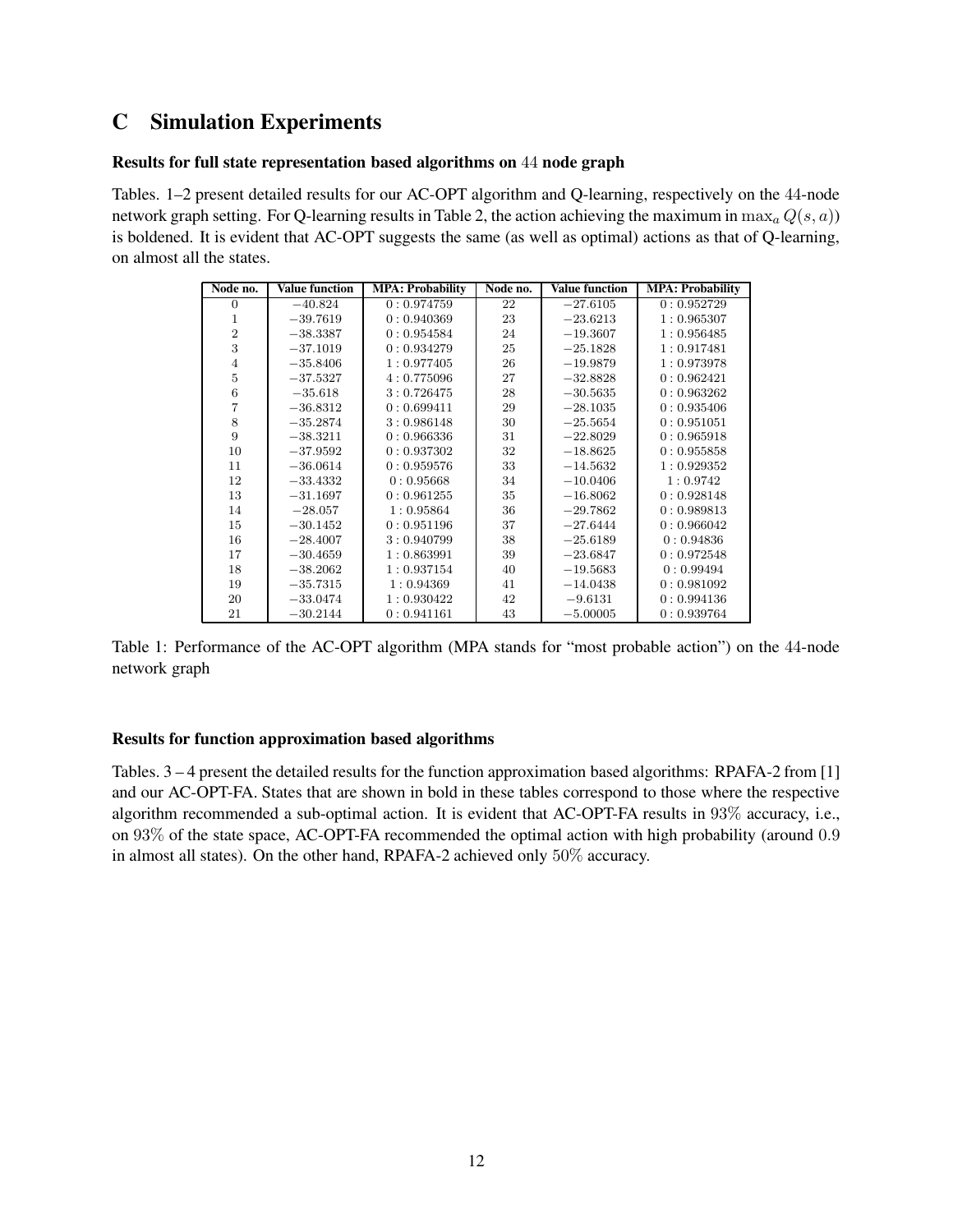| Node $no(s)$     | Q(s, 0)    | Q(s, 1)    | $\overline{Q(s, 2)}$ | $\overline{Q(s, 3)}$ | Q(s, 4)    | Q(s, 5)           | Q(s, 6)           | Q(s, 7)      |
|------------------|------------|------------|----------------------|----------------------|------------|-------------------|-------------------|--------------|
| $\overline{0}$   | $-39.7583$ | $-41.4778$ | $-47.83$             | N.A                  | N.A        | N.A               | N.A               | N.A          |
| $\,1\,$          | $-38.6203$ | $-39.9753$ | $-46.4778$           | $-42.83$             | $-40.7824$ | $\rm N.A$         | N.A               | $\rm N.A$    |
| $\overline{2}$   | $-37.3559$ | $-38.3059$ | $-44.9753$           | $-41.4778$           | $-39.7583$ | N.A               | $\rm N.A$         | $\rm N.A$    |
| 3                | $-35.951$  | $-36.451$  | $-43.3059$           | $-39.9753$           | $-38.6203$ | $\rm N.A$         | $\rm N.A$         | $\rm N.A$    |
| $\overline{4}$   | $-37.3559$ | $-34.39$   | $-41.451$            | $-38.3059$           | $-37.3559$ | $\rm N.A$         | N.A               | $_{\rm N.A}$ |
| $\overline{5}$   | $-35.951$  | $-36.451$  | $-39.39$             | $-36.451$            | $-35.951$  | N.A               | N.A               | $\rm N.A$    |
| $\sqrt{6}$       | $-37.3559$ | $-34.39$   | $-41.451$            | $-34.39$             | $-37.3559$ | N.A               | $\rm N.A$         | $\rm N.A$    |
| $\overline{7}$   | $-35.951$  | $-36.451$  | $-39.39\,$           | $-36.451$            | $-35.951$  | $\rm N.A$         | $\rm N.A$         | $\rm N.A$    |
| 8                | $-41.451$  | $-34.39$   | $-37.3559$           | N.A                  | N.A        | $\rm N.A$         | $\rm N.A$         | $\rm N.A$    |
| $\boldsymbol{9}$ | $-36.4778$ | $-38.5253$ | $-45.1728$           | $-50.7824$           | $-44.7583$ | $\rm N.A$         | $\rm N.A$         | N.A          |
| $10\,$           | $-34.9753$ | $-36.6948$ | $-43.5253$           | $-40.1728$           | $-37.83$   | $-45.7824$        | $-49.7583$        | $-43.6203$   |
| $11\,$           | $-33.3059$ | $-34.6609$ | $-41.6948$           | $-38.5253$           | $-36.4778$ | $-44.7583$        | $-48.6203$        | $-42.3559$   |
| $12\,$           | $-31.451$  | $-32.401$  | $-39.6609$           | $-36.6948$           | $-34.9753$ | $-43.6203$        | $-47.3559$        | $-40.951$    |
| 13               | $-29.39$   | $-29.89\,$ | $-37.401$            | $-34.6609$           | $-33.3059$ | $-42.3559$        | $-45.951\,$       | $-42.3559$   |
| 14               | $-31.451$  | $-27.1$    | $-34.89$             | $-32.401$            | $-31.451$  | $-40.951$         | $-47.3559$        | $-40.951$    |
| 15               | $-29.39$   | $-29.89$   | $-32.1$              | $-29.89$             | $-29.39$   | $-42.3559$        | $-45.951$         | $-42.3559$   |
| 16               | $-31.451$  | $-27.1\,$  | $-34.89$             | $-27.1$              | $-31.451$  | $-40.951$         | $-47.3559$        | $-40.951$    |
| 17               | $-32.1$    | $-29.89$   | $-29.39$             | $-42.3559$           | $-45.951$  | N.A               | $_{\mathrm{N.A}}$ | $\rm N.A$    |
| 18               | $-33.5253$ | $-35.8681$ | $-42.7813$           | $-47.83$             | $-41.4778$ | $\rm N.A$         | $\rm N.A$         | N.A          |
| 19               | $-31.6948$ | $-33.7424$ | $-40.8681$           | $-37.7813$           | $-35.1728$ | $-42.83$          | $-46.4778$        | $-39.9753$   |
| 20               | $-29.6609$ | $-31.3804$ | $-38.7424$           | $-35.8681$           | $-33.5253$ | $-41.4778$        | $-44.9753$        | $-38.3059$   |
| 21               | $-27.401$  | $-28.756$  | $-36.3804$           | $-33.7424$           | $-31.6948$ | $-39.9753$        | $-43.3059$        | $-36.451$    |
| 22               | $-24.89$   | $-25.84$   | $-33.756$            | $-31.3804$           | $-29.6609$ | $-38.3059$        | $-41.451$         | $-34.39$     |
| $23\,$           | $-22.1$    | $-22.6$    | $-30.84$             | $-28.756$            | $-27.401$  | $-36.451$         | $-39.39$          | $-36.451$    |
| 24               | $-24.89$   | $-19$      | $-27.6$              | $-25.84$             | $-24.89$   | $-34.39$          | $-41.451$         | $-34.39\,$   |
| 25               | $-22.1$    | $-22.6$    | $-24$                | $-22.6$              | $-22.1$    | $-36.451$         | $-39.39$          | $-36.451$    |
| 26               | $-27.6$    | $-19$      | $-24.89$             | $-34.39$             | $-41.451$  | $_{\mathrm{N.A}}$ | $_{\mathrm{N.A}}$ | $\rm N.A$    |
| 27               | $-30.8681$ | $-33.4766$ | $-40.629$            | $-45.1728$           | $-38.5253$ | $\rm N.A$         | N.A               | N.A          |
| 28               | $-28.7424$ | $-31.0852$ | $-38.4766$           | $-35.629$            | $-32.7813$ | $-40.1728$        | $-43.5253$        | $-36.6948$   |
| 29               | $-26.3804$ | $-28.4279$ | $-36.0852$           | $-33.4766$           | $-30.8681$ | $-38.5253$        | $-41.6948$        | $-34.6609$   |
| 30               | $-23.756$  | $-25.4755$ | $-33.4279$           | $-31.0852$           | $-28.7424$ | $-36.6948$        | $-39.6609$        | $-32.401$    |
| $31\,$           | $-20.84$   | $-22.195$  | $-30.4755$           | $-28.4279$           | $-26.3804$ | $-34.6609$        | $-37.401$         | $-29.89\,$   |
| $32\,$           | $-17.6$    | $-18.55$   | $-27.195$            | $-25.4755$           | $-23.756$  | $-32.401$         | $-34.89$          | $-27.1$      |
| $33\,$           | $-14$      | $-14.5$    | $-23.55$             | $-22.195$            | $-20.84$   | $-29.89\,$        | $-32.1$           | $-29.89$     |
| $34\,$           | $-17.6$    | $\sim 10$  | $-19.5\,$            | $-18.55\,$           | $-17.6\,$  | $-27.1\,$         | $-34.89\,$        | $-27.1\,$    |
| $35\,$           | $-15$      | $-14.5$    | $-14$                | $-29.89$             | $-32.1$    | N.A               | N.A               | $\rm N.A$    |
| 36               | $-28.4766$ | $-42.7813$ | $-35.8681$           | N.A                  | N.A        | $\rm N.A$         | $\rm N.A$         | $\rm N.A$    |
| $37\,$           | $-26.0852$ | $-30.629$  | $-37.7813$           | $-40.8681$           | $-33.7424$ | N.A               | N.A               | $\rm N.A$    |
| 38               | $-23.4279$ | $-28.4766$ | $-35.8681$           | $-38.7424$           | $-31.3804$ | N.A               | N.A               | $\rm N.A$    |
| 39               | $-20.4755$ | $-26.0852$ | $-33.7424$           | $-36.3804$           | $-28.756$  | $\rm N.A$         | N.A               | $\rm N.A$    |
| 40               | $-17.195$  | $-23.4279$ | $-31.3804$           | $-33.756$            | $-25.84\,$ | $\rm N.A$         | N.A               | $_{\rm N.A}$ |
| 41               | $-13.55$   | $-20.4755$ | $-28.756$            | $-30.84$             | $-22.6$    | N.A               | N.A               | $\rm N.A$    |
| 42               | $-9.5$     | $-17.195$  | $-25.84$             | $-27.6$              | $-19$      | N.A               | $\rm N.A$         | $\rm N.A$    |
| 43               | $-5$       | $-13.55$   | $-22.6$              | $-24$                | $-22.6$    | N.A               | N.A               | N.A          |

Table 2: Performance of Q-learning algorithm on the 44-node network graph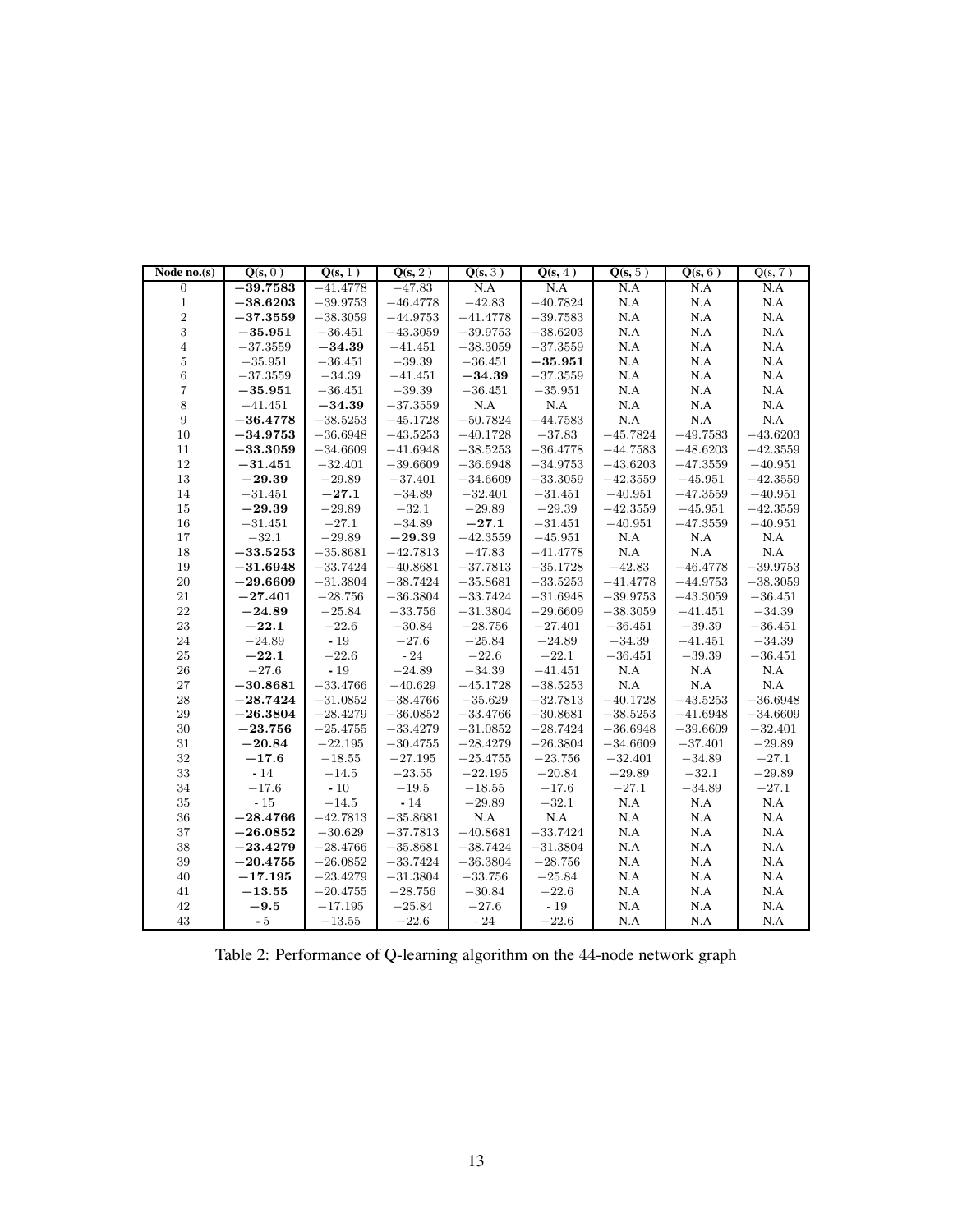| <b>Node</b>    | <b>Value function</b> | <b>MPA: Probability</b> | Node | <b>Value function</b> | <b>MPA: Probability</b> |
|----------------|-----------------------|-------------------------|------|-----------------------|-------------------------|
| $\overline{0}$ | $-52.8351$            | 1:0.975949              | 22   | $-28.674$             | 1:0.96989               |
| 1              | $-50.4398$            | 1:0.969893              | 23   | $-26.2787$            | 1:0.969891              |
| $\overline{2}$ | $-48.0445$            | 1:0.969893              | 24   | $-23.8834$            | 1:0.96989               |
| 3              | $-45.6493$            | 1:0.969893              | 25   | $-21.4882$            | 1:0.96989               |
| $\overline{4}$ | $-43.254$             | 1:0.969893              | 26   | $-19.0929$            | 0: 0.513957             |
| 5              | $-40.8587$            | 1:0.969893              | 27   | $-30.965$             | 1:0.975946              |
| 6              | $-38.4635$            | 1:0.969893              | 28   | $-28.5698$            | 1:0.96989               |
| $\overline{7}$ | $-36.0682$            | 1:0.969893              | 29   | $-26.1745$            | 1:0.96989               |
| 8              | $-33.6729$            | 0: 0.513958             | 30   | $-23.7792$            | 1:0.969891              |
| 9              | $-45.545$             | 1:0.975946              | 31   | $-21.384$             | 1:0.96989               |
| 10             | $-43.1498$            | 1:0.96989               | 32   | $-18.9887$            | 1:0.96989               |
| 11             | $-40.7545$            | 1:0.96989               | 33   | $-16.5934$            | 1:0.96989               |
| 12             | $-38.3592$            | 1:0.96989               | 34   | $-14.1982$            | 1:0.969891              |
| 13             | $-35.964$             | 1:0.969891              | 35   | $-11.8029$            | 0:0.513957              |
| 14             | $-33.5687$            | 1:0.96989               | 36   | $-23.675$             | 0:0.999869              |
| 15             | $-31.1734$            | 1:0.96989               | 37   | $-21.2797$            | 0: 0.993623             |
| 16             | $-28.7782$            | 1:0.96989               | 38   | $-18.8845$            | 0: 0.993624             |
| 17             | $-26.3829$            | 0: 0.513957             | 39   | $-16.4892$            | 0: 0.993624             |
| 18             | $-38.255$             | 1:0.975946              | 40   | $-14.0939$            | 0: 0.993623             |
| 19             | $-35.8598$            | 1:0.96989               | 41   | $-11.6987$            | 0: 0.993623             |
| 20             | $-33.4645$            | 1:0.969891              | 42   | $-9.30341$            | 0: 0.993624             |
| 21             | $-31.0692$            | 1:0.96989               | 43   | $-6.90814$            | 0: 0.993624             |

Table 3: Performance of the function approximation variant AC-OPT-FA on the 44-node network graph

| <b>Node</b>             | <b>MPA: Probability</b> | Node | <b>MPA: Probability</b> |
|-------------------------|-------------------------|------|-------------------------|
| 0                       | 1:0.504191              | 22   | 0:0.984263              |
| $\mathbf{1}$            | 2:0.330269              | 23   | 2:0.497062              |
| $\bf{2}$                | 1:0.496113              | 24   | 1:0.49855               |
| 3                       | 0: 0.330723             | 25   | 4:0.996063              |
| $\overline{\mathbf{4}}$ | 3:0.331711              | 26   | 1:0.499916              |
| $\overline{5}$          | 3:0.50029               | 27   | 0:0.329259              |
| 6                       | 2:0.332378              | 28   | 2:0.249082              |
| 7                       | 2:0.498791              | 29   | 6:0.255686              |
| 8                       | 2:0.499996              | 30   | 2:0.25075               |
| 9                       | 3:0.330108              | 31   | 3:0.500413              |
| 10                      | 1:0.201589              | 32   | 2:0.249539              |
| 11                      | 3:0.491524              | 33   | 1:0.20215               |
| 12                      | 2:0.249318              | 34   | 1:0.249613              |
| 13                      | 6:0.253784              | 35   | 0:0.999038              |
| 14                      | 1:0.249081              | 36   | 0:0.969508              |
| 15                      | 1:0.249349              | 37   | 0: 0.978052             |
| 16                      | 3:0.249717              | 38   | 0: 0.330178             |
| 17                      | 3:0.33322               | 39   | 1:0.336035              |
| 18                      | 3:0.330103              | 40   | 0:0.996688              |
| 19                      | 0:0.20268               | 41   | 0:0.989921              |
| 20                      | 0:0.202288              | 42   | 3:0.498579              |
| 21                      | 7:0.33527               | 43   | 1:0.49913               |

Table 4: Performance of RPAFA-2 algorithm from [1] on the 44-node network graph